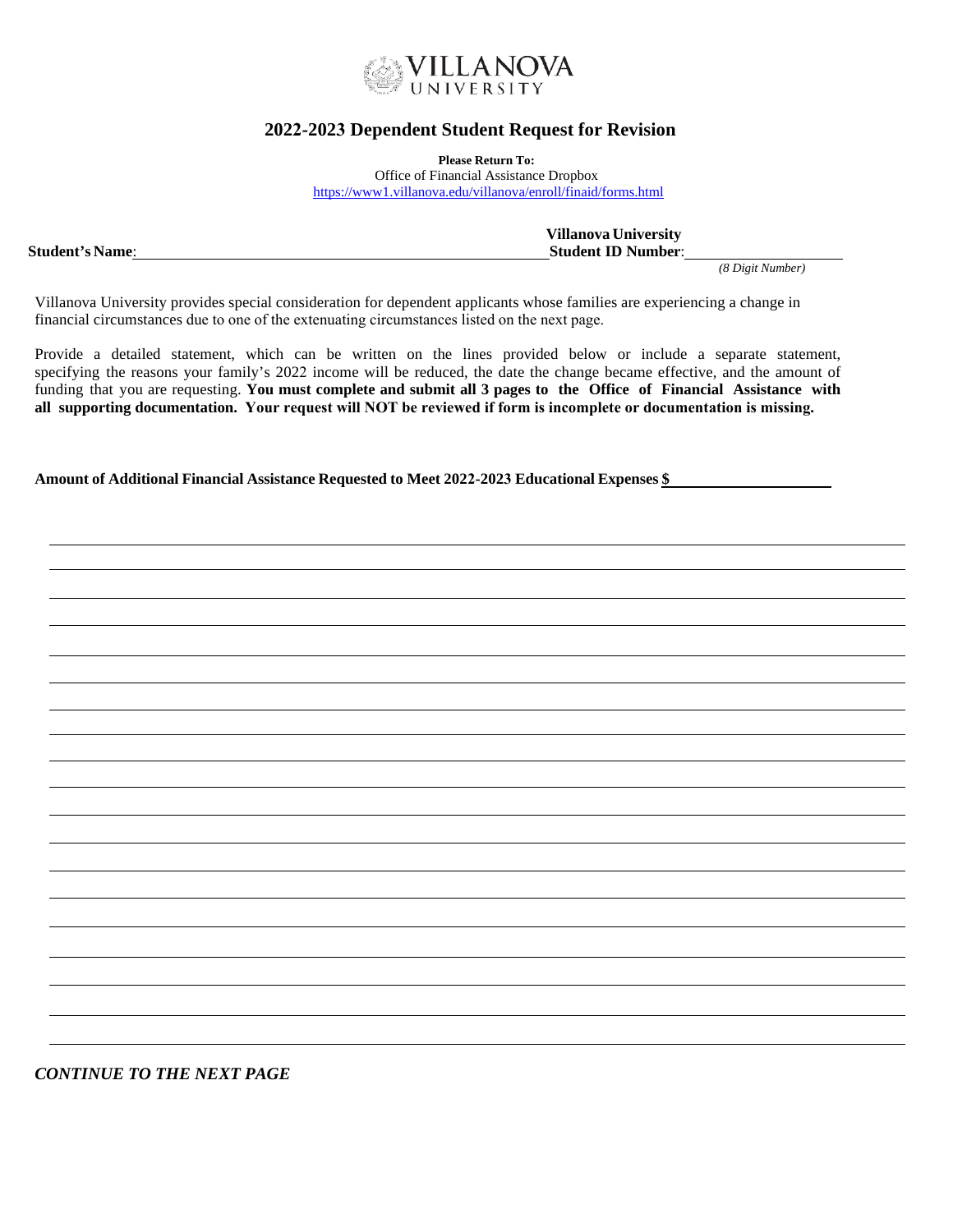

7

| <b>Student's Name:</b> | <b>Villanova University</b><br><b>Student ID Number:</b> |                  |
|------------------------|----------------------------------------------------------|------------------|
|                        |                                                          | (8 Digit Number) |

## **To better understand the circumstances you are facing, please check all applicable situations and attach the supporting documentation:**

| <b>Death of Parent:</b><br>A.                                                                                                                                                                                                                                                                                                                                                                                                               | Date of Death:                                                                                                                                                                                                                                                                                                                                            |  |  |
|---------------------------------------------------------------------------------------------------------------------------------------------------------------------------------------------------------------------------------------------------------------------------------------------------------------------------------------------------------------------------------------------------------------------------------------------|-----------------------------------------------------------------------------------------------------------------------------------------------------------------------------------------------------------------------------------------------------------------------------------------------------------------------------------------------------------|--|--|
| <b>Supporting Documentation:</b>                                                                                                                                                                                                                                                                                                                                                                                                            | Month/Day/Year<br>Relationship to Student:                                                                                                                                                                                                                                                                                                                |  |  |
| • Copy of Death Certificate                                                                                                                                                                                                                                                                                                                                                                                                                 | Father/Mother/Stepparent                                                                                                                                                                                                                                                                                                                                  |  |  |
| <b>Divorce or Separation:</b><br><b>B.</b><br><b>Supporting Documentation:</b><br>• Copy of Divorce Decree, if divorced<br>• Copy of Legal Separation Agreement or Proof of Separate<br>Residences (copy of mortgage or lease), if separated                                                                                                                                                                                                | Date of Divorce or Separation: Month/Year<br>Non-Custodial Parent Contribution towards educational expenses for<br>the student who will be enrolled at Villanova University:<br>Dollar Amount                                                                                                                                                             |  |  |
| $\mathsf{C}$<br><b>Change in Parent's Employment Status*:</b><br>No<br>Yes<br>Is the change related to COVID-19?<br><b>Supporting Documentation, if possible:</b><br>• Notice of Lay Off/Termination from Employer<br>• Copy of Last Pay Stub from prior employer<br>• Notice of Eligibility for Unemployment Benefits<br>• Copy of Full Severance Agreement, if applicable<br>• 3 Recent Pay Stubs from current employment, if<br>employed | Date of Change: <u>Month/DayYear</u><br>Relationship to Student:<br>Father/Mother/Stepparent<br>Month/Dav/Year<br>Was Severance Pay Received?<br>Yes or No<br>If yes, what is the total amount of severance that was/will be received in<br>2022?<br>$\begin{tabular}{c} Total Amount \end{tabular}$<br>Date of Retirement, if applicable:                |  |  |
| *Attach all supporting documents<br>*Loss of Bonus income is not considered as a change to employment<br>status                                                                                                                                                                                                                                                                                                                             | Month/Day/Year                                                                                                                                                                                                                                                                                                                                            |  |  |
| <b>Permanent and Total Disability:</b><br>D.<br><b>Supporting Documentation:</b><br>• Confirmation of Disability from Health Care Provider<br>• Statement of Benefits from Workmen's Compensation<br>• Statement from Social Security Disability                                                                                                                                                                                            | Month/Day/Year<br>Relationship to Student:<br>Father/Mother/Stepparent<br>Date Disability Benefits Began:<br>Month/Day/Year                                                                                                                                                                                                                               |  |  |
| <b>Untaxed Income has Ceased or been Reduced:</b><br>E<br><b>Supporting Documentation:</b><br>• Proof of Cessation or Reduction                                                                                                                                                                                                                                                                                                             | Date of Change: National Change of Change and Change of Change and Change of Change and Change and Change and Change and Change and Change and Change and Change and Change and Change and Change and Change and Change and Ch<br>Month/Day/Year<br>Relationship to Student:<br>Father/Mother/Stepparent<br>Type of Untaxed Income:<br>Reason for Change: |  |  |

*CONTINUE TO THE NEXT PAGE*

 $\mathsf{r}$